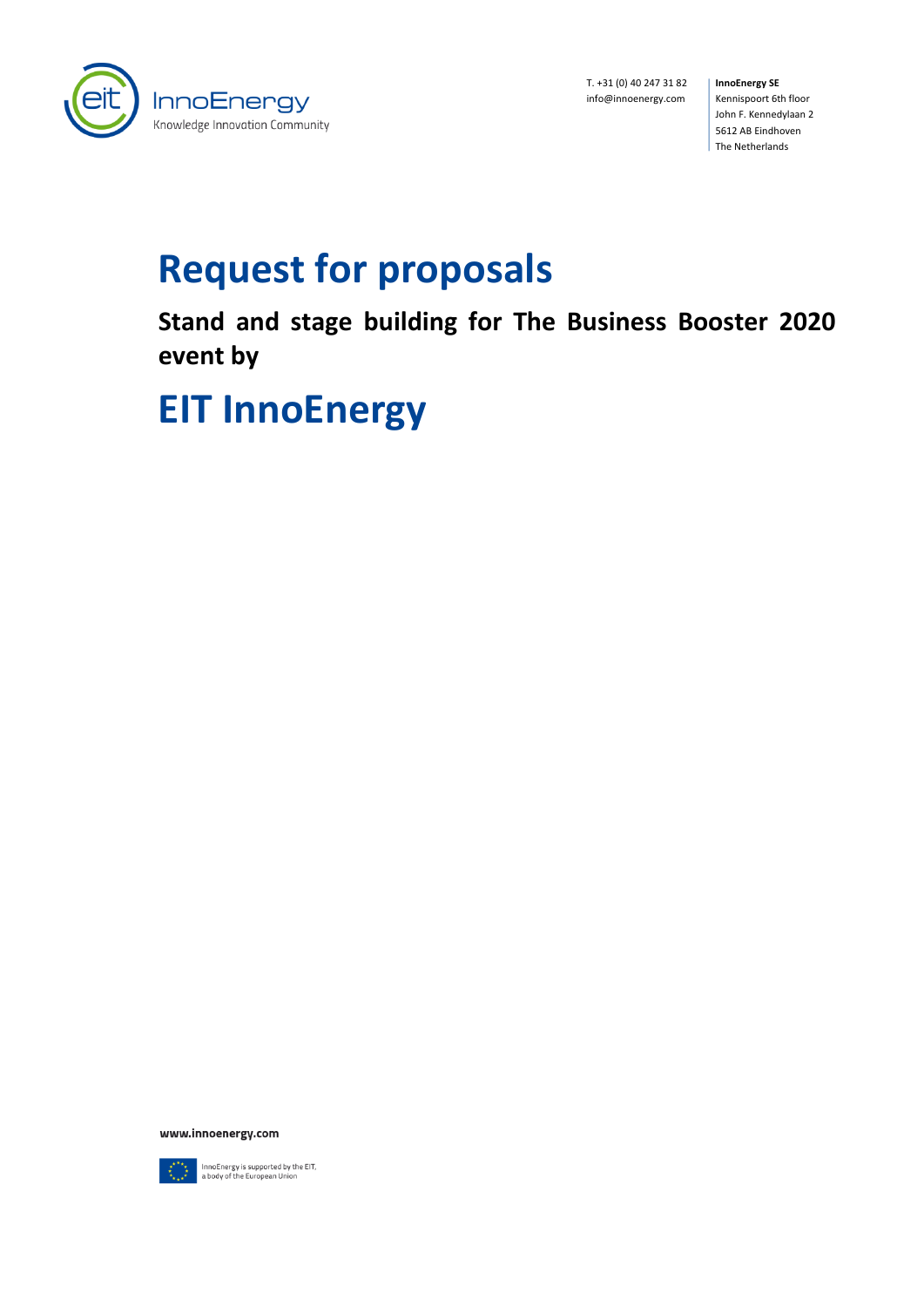# <span id="page-1-0"></span>1. Table of contents

| 1.    | Table of contents                                    | $\overline{2}$ |
|-------|------------------------------------------------------|----------------|
| 2.    | Overview of InnoEnergy                               | 3              |
| 3.    | Scope of work                                        | 3              |
| 3.1.  | Background                                           | 3              |
| 4.    | Proposal Process                                     | 8              |
| 4.1.  | Participation                                        | 8              |
| 4.2.  | Submission of proposal                               | 8              |
| 4.3.  | Validity of the proposals                            | 8              |
| 4.4.  | Requests for additional information or clarification | 9              |
| 4.5.  | Costs for preparing proposals                        | 9              |
| 4.6.  | Ownership of the proposals                           | 9              |
| 4.7.  | Clarification related to the submitted proposals     | 9              |
| 4.8.  | Negotiation about the submitted proposal             | 9              |
| 4.9.  | Evaluation of proposals                              | 9              |
| 4.10. | Signature of contract(s)                             | 11             |
| 4.11. | Cancellation of the proposal procedure               | 11             |
| 4.12. | Appeals/complaints                                   | 11             |
| 4.13. | Ethics clauses / Corruptive practices                | 11             |
| 4.14. | Annexes                                              | 11             |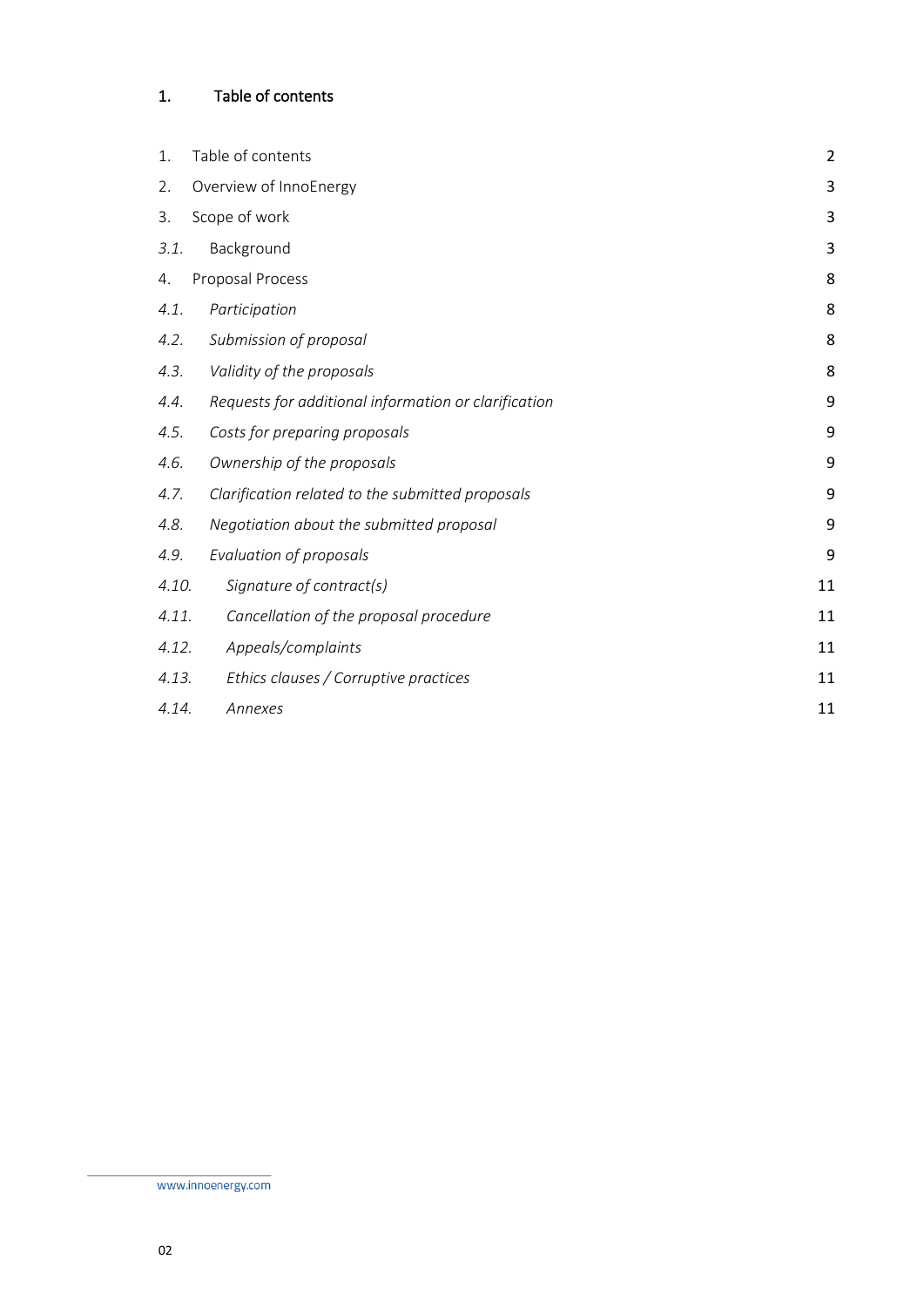# <span id="page-2-0"></span>2. Overview of EIT InnoEnergy

At EIT InnoEnergy, sustainability is about more than lowering emissions. True sustainability also means an industry that's commercially viable, endlessly innovative, and highly competitive. We make this possible by supporting sustainable energy innovations which provide industry with risk free, pioneering new technologies that reduce energy costs, increase system performance, decrease greenhouse gas (GHG) emissions, create jobs, and increase competitiveness. Learn more <https://www.innoenergy.com/about/about-eit-innoenergy/>

# <span id="page-2-1"></span>3. Scope of work

# <span id="page-2-2"></span>*3.1.* Background

InnoEnergy seeks to secure the services of a stand builder company for our flagship event The Business Booster 2020.

The event is taking place at hub27 Berlin on 4-5 November 2020. Please visit our TBB.2020 website, watch the video and photos of our last edition for a better understanding: <https://tbb.innoenergy.com/> https://www.youtube.com/watch?v=oDQUmBS4pKM <https://www.flickr.com/photos/innoenergy/albums/72157711233912396>

TBB.by InnoEnergy will host between up to 160 start-ups and Innovation projects in the field of sustainable energy. The aim of this event is to connect EIT InnoEnergy supported start-ups with the industry, in order to help commercialize their products and services, for a better and sustainable energy future. EIT InnoEnergy is looking for a professional stand building company to support this event not only by building all modular/shell scheme booths but also a company which supplies all required furniture, takes care of printing booth designs and signage, setting up all electrical connections as well as managing all aspects relating to health and safety requirements in Germany. In a nutshell, we are looking for a reliable partner to execute a successful event.

Details of the booked floor space:

- 5717 square meter of exhibition space
- Plenary room with 1000 places, 1278 square meter
- Breakout rooms for approx. 604 pax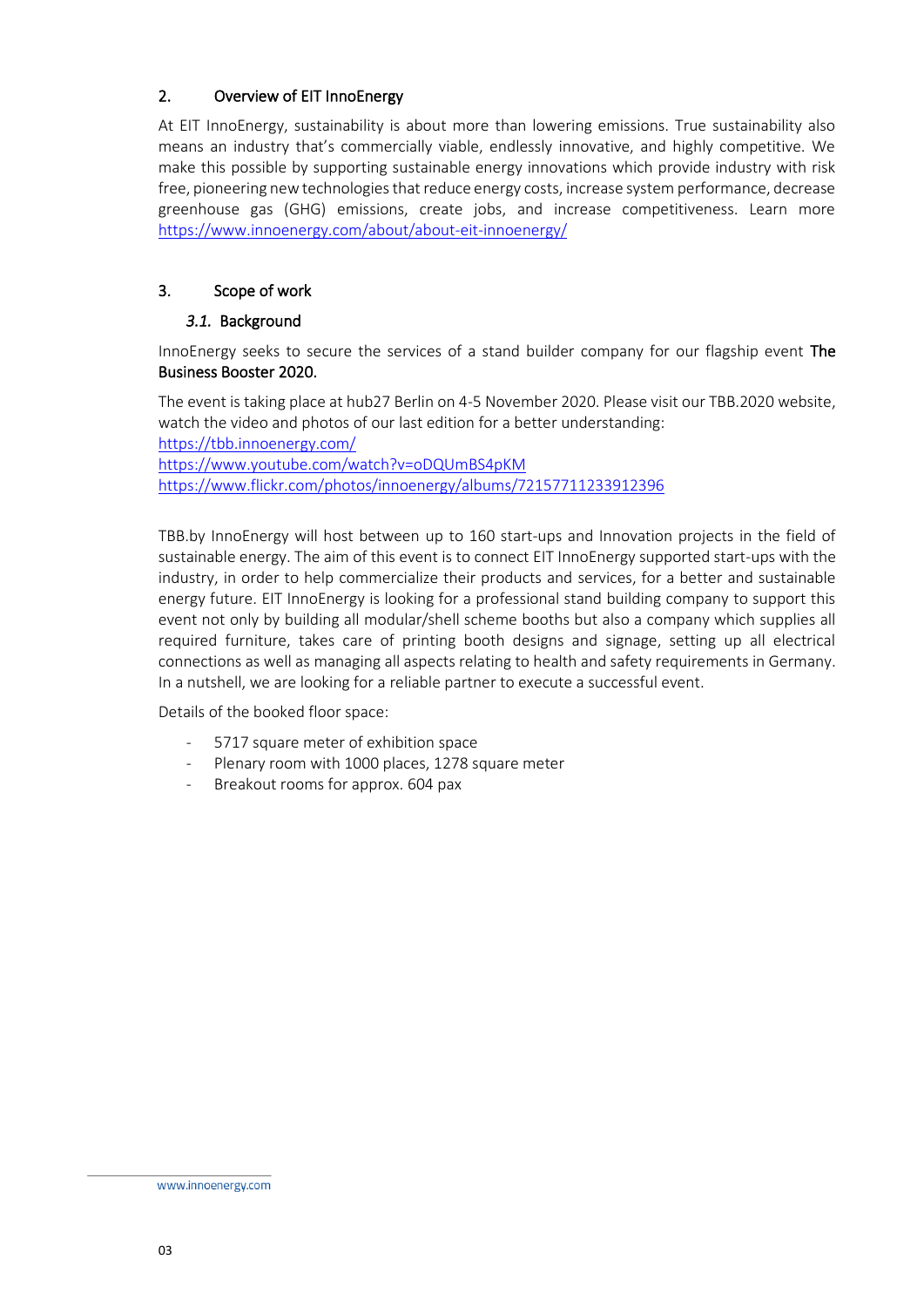

Annex 1: grid floor plan

# 3.2. Deliverables

As we need several types of event services, we have divided the scope of work into two LOTs. One company can apply for either LOT  $N^{\circ}1$  or LOT  $N^{\circ}2$ , or both if the company is able to provide all services as requested in this RFP.

# I) For both LOTs, please provide a detailed project planning stating following:

- Overview of the dedicated project team.
- Project team must be fluent in English and German. All other languages are a plus.
- The dedicated project team must be available during all planning months. In case of sickness or vacation we expect a replacement and a backup plan. We do not accept stand still periods (for example, during holiday season).
- Outline your technical support before, during and after the event.
- Providing of all necessary documents and certificates for health, safety and fire regulations as according to German regulations.
- Detailed planning of set-up, dismantling and process on site. Please note that these times might still change:

| <b>3 November</b> | 4 November      | 5 November         | 6 November       |
|-------------------|-----------------|--------------------|------------------|
| Set-up of event   | TBB.            | TBB.               | Dismantling      |
| $08:00 - 23:00$   | $09:00 - 20:00$ | $09:00 - 16:30$    | $108:00 - 12:00$ |
|                   |                 | <b>Dismantling</b> |                  |
|                   |                 | $18:00 - 20:00$    |                  |

- Coordination and management of technical event services: electricity and cleaning: according to hub27 rules and regulations.
- Logistics approach and transport of goods to/from venue and returning to companies.
- Description of the design, structure and proposed fabrics. A sustainable approach will be appreciated.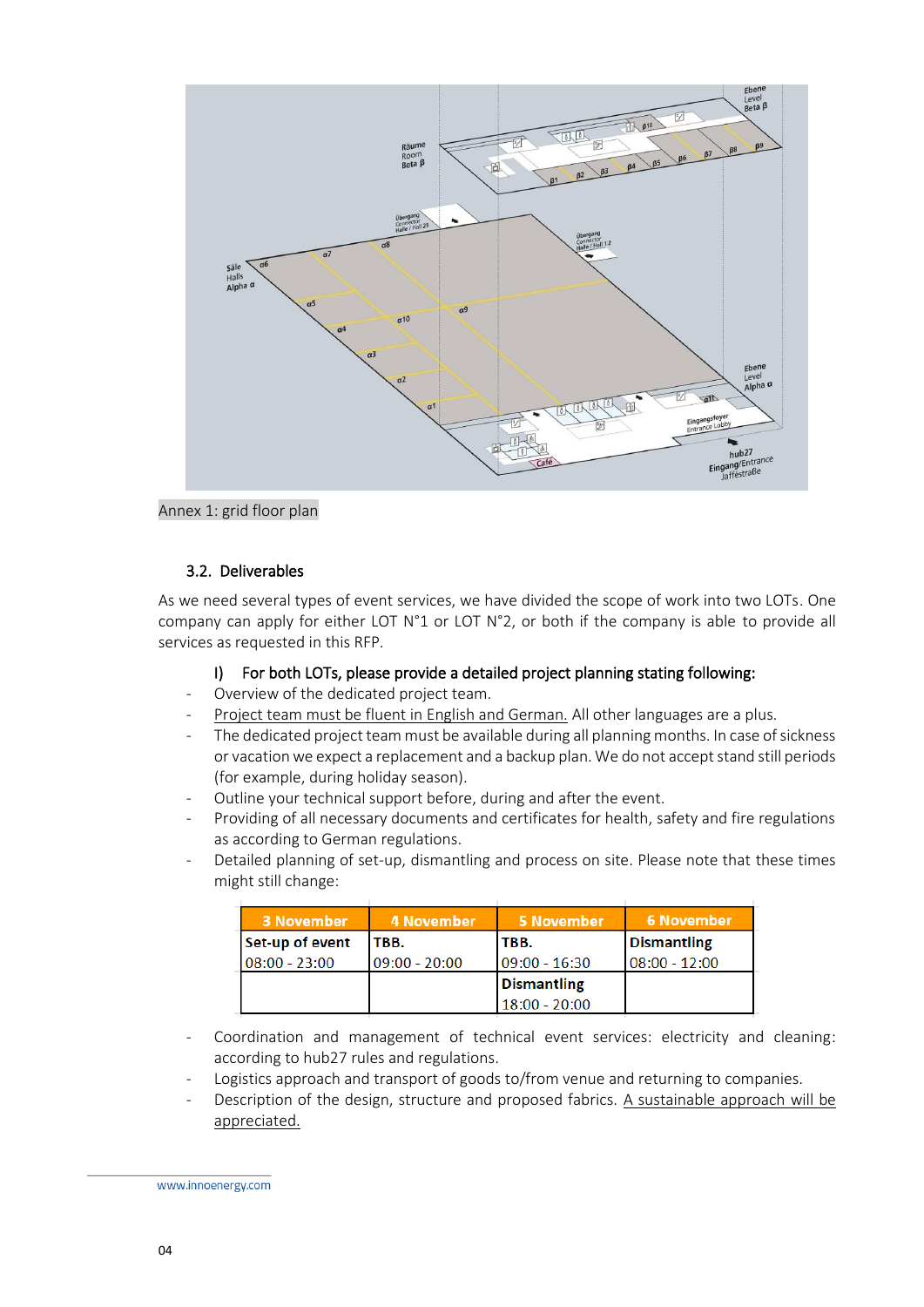- Please include a cost of traveling to hub27 (if applicable), as one or two visits to the venue prior to the event with the EIT InnoEnergy Events Manager will be required
- A) LOT N° 1: Exhibition space project planning, floor plans, design and printing of designs booths, lounge area, product display area, photo contest area, rookie display area

# II) Provide a preliminary floor plan for 150 booths and an example of a booth for:

- Version 1: 6 square meters booths
- Version 2: 9 square meter booths (we will have 6-10 9m2 booths)
- Both versions should include: 1 counter, 1 high table and 2 chairs, electricity connection up to 6.5 kW with multi-plug outlet, 2 - 4 spotlights and carpet.



# III) Provide a preliminary design and price proposal for InnoEnergy's booth design:

Approximately 100 m2 for 8 sub brands of InnoEnergy (Services for Corporate). Each one with a high table and 3 chairs, electricity connection and enough lightening. Include 2 free standing TVs with USB ports, 4 zig-zag brochure holders and a small lounge area with 2 sofas and 4 armchairs.

Example of EIT InnoEnergy's booth:

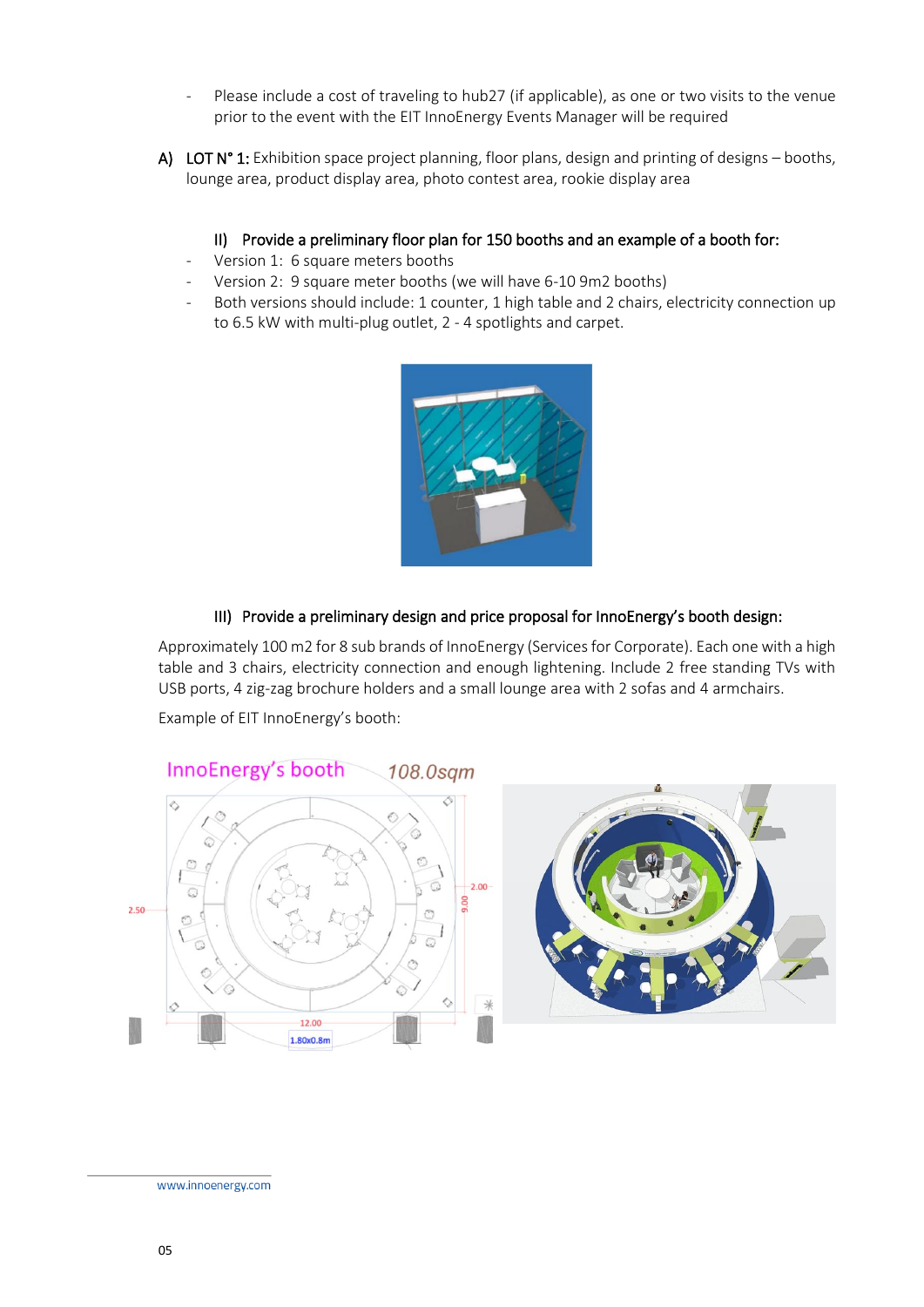

IV) Please provide a preliminary booth design for a "lounge area" within the hall: 2 free standing TVs, 30 poufs in orange and white, coffee tables, light grey carpet, brochure holders.

#### V) Please provide a preliminary design for a "product display area" within the hall:

Separate area within the hall and indicated with signage (not separated by walls), approximately 400 square meters in size, with 20 stations for product displays, electricity connection, carpet, each with a high table and with 2 chairs.

#### VI) Please provide a project planning and specifications for printing of booth designs

Please indicate all deadlines you require to receive digital files to print all artwork for booths which will be provided by EIT InnoEnergy.

#### VII) Please provide a preliminary design for photo contest area.

This will be an area with 30 photo panels which need to be hanged or attached.

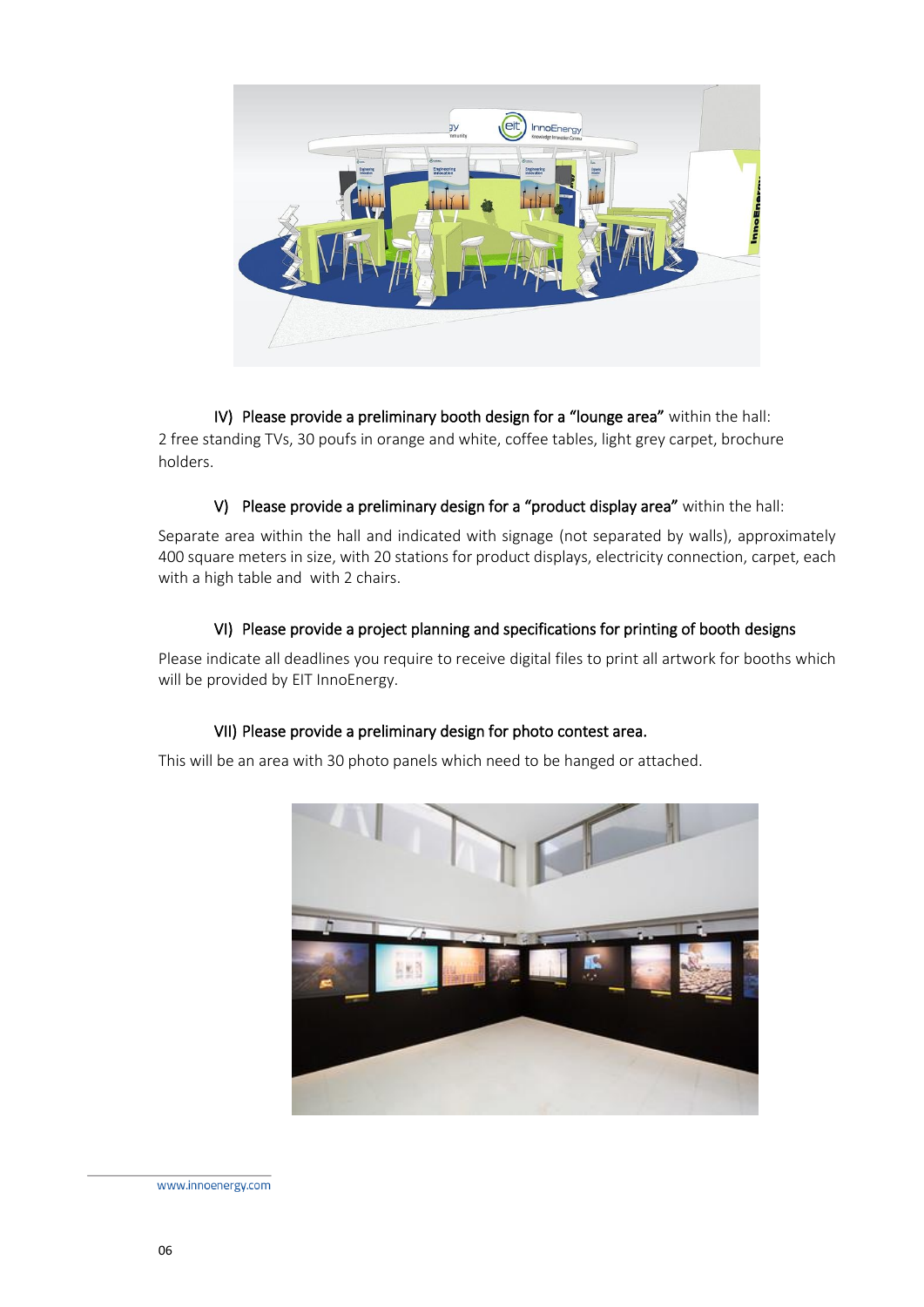#### VIII) Please provide a preliminary design for the "Rookie display area":

- Rookie is terminology used to describe students who are part of our Education Business line. They study a Master's degree in engineering and are working towards becoming one of our supported start-up's.
- Design should include: 1 high counter, 1 or 2 highchairs, electricity connection for a spotlight, a multi-plug outlet, and a carpet.
- We will need from 6-8 of such exhibits. Each booth will be branded differently in terms of text, logos and images. Please see an example:



- IX) Optional: Option for exhibitors to directly book and rent additional AV equipment for their booths (TVs, furniture, decorations, etc.) – this additional cost will be fully covered by exhibitor companies
- B) LOT N° 2: Please provide a preliminary design for the main auditorium stage (1000 people, 1278 m2)
	- Stage approximately 16m X 4m X 0,8m (see Annex 1: Floor plan, to create a stage proportional to the size of the auditorium)
	- 2 confidence screens on stage
	- Stairs for the stage, carpeted
	- Optional: Backdrop wall, special lighting effects

Please note that a modern, innovative and imaginative stage concepts are appreciated in order to create a "wow-effect" with the audience. Upgrade from last year's design is desirable. Please provide 2-3 designs for us to consider. Please refer to the last year's stage design, but note the fact that the venue for 2020 does not have a purpose built auditorium therefore creativity is important.

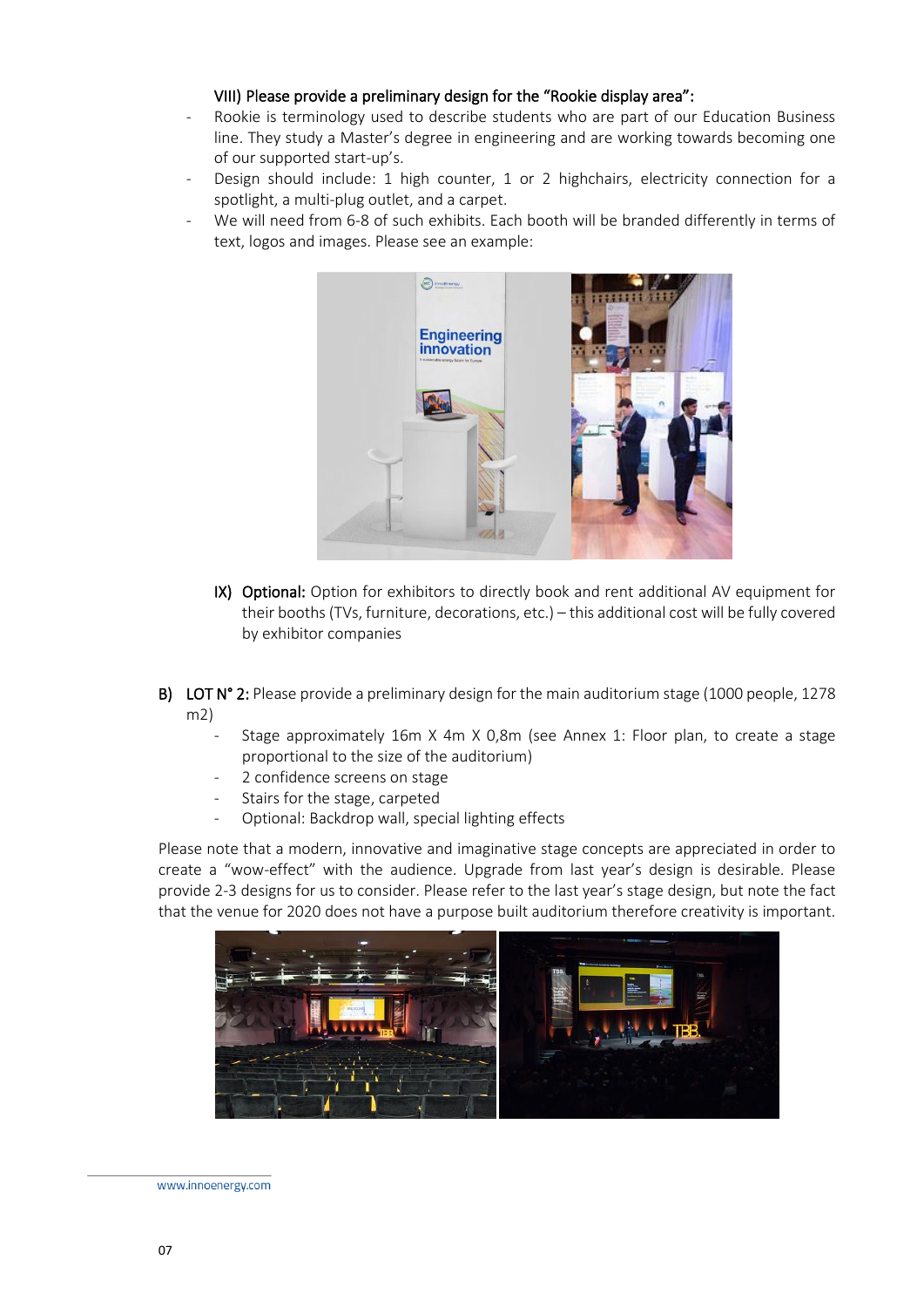# <span id="page-7-1"></span><span id="page-7-0"></span>4. Proposal Process

# *4.1. Participation*

- a) Participation in this proposal procedure is open to all invited tenderers.
- b) All participants must sign the Tenderers' declaration form attached and submit it with the proposal. Please note that the tenderer may not modify the text, it must be submitted signed as provided by InnoEnergy attached to the request for proposal document.

|                                                       | <b>DATE</b> (Calendar dates) |
|-------------------------------------------------------|------------------------------|
| Publishing the RFP on the website                     | 06/04/2020                   |
| Deadline for requesting clarification from InnoEnergy | 04/05/2020                   |
| Deadline for submitting proposals                     | 08/05/2020                   |
| Completion date for evaluation of proposals           | 15/05/2020                   |
| Intended date of notification of award                | 20/05/2020                   |
| Intended date of contract signature                   | 01/06/2020                   |

# <span id="page-7-2"></span>*4.2. Submission of proposal*

Proposals must be emailed in English to the following address until the deadline, Central European time.

Contact name: for the attention of Mrs. Veronika Suver Job Title: Events Manager E-mail: [veronika.suver@innoenergy.com](mailto:veronika.suver@innoenergy.com)

# Proposals received after the deadline shall be rejected without any evaluation.

# For the LOT/s you wish to tender for, please provide the following:

- The technical response to the services requested (point 3).
- The financial offer (the price for the services). The Financial offer must be presented in Euro*.*  Prices must be indicated as net amount + VAT.
- An indication of supplier's insurance coverage. The proposal must specify whether the supplier has taken out a company liability insurance and/or professional liability insurance including the maximum amount of coverage in Euro per event per insurance.

Responses should be concise and clear. The tenderer's proposal will be incorporated into any contract that results from this procedure. Tenderers are, therefore, cautioned not to make claims or statements that they are not prepared to commit to contractually. Subsequent modifications and counter-proposals, if applicable, shall also become an integral part of any resulting contract.

The tenderer represents that the individual submitting the natural or legal entity's proposal is duly authorized to bind its entity to the proposal as submitted. The tenderer also affirms that it has read the instructions to tenderers and has the experience, skills and resources to perform, according to conditions set forth in this proposal and the tenderers' proposal.

# <span id="page-7-3"></span>*4.3. Validity of the proposals*

Tenderers are bound by their proposals 90 days after the deadline for submitting proposals or until they have been notified of non-award.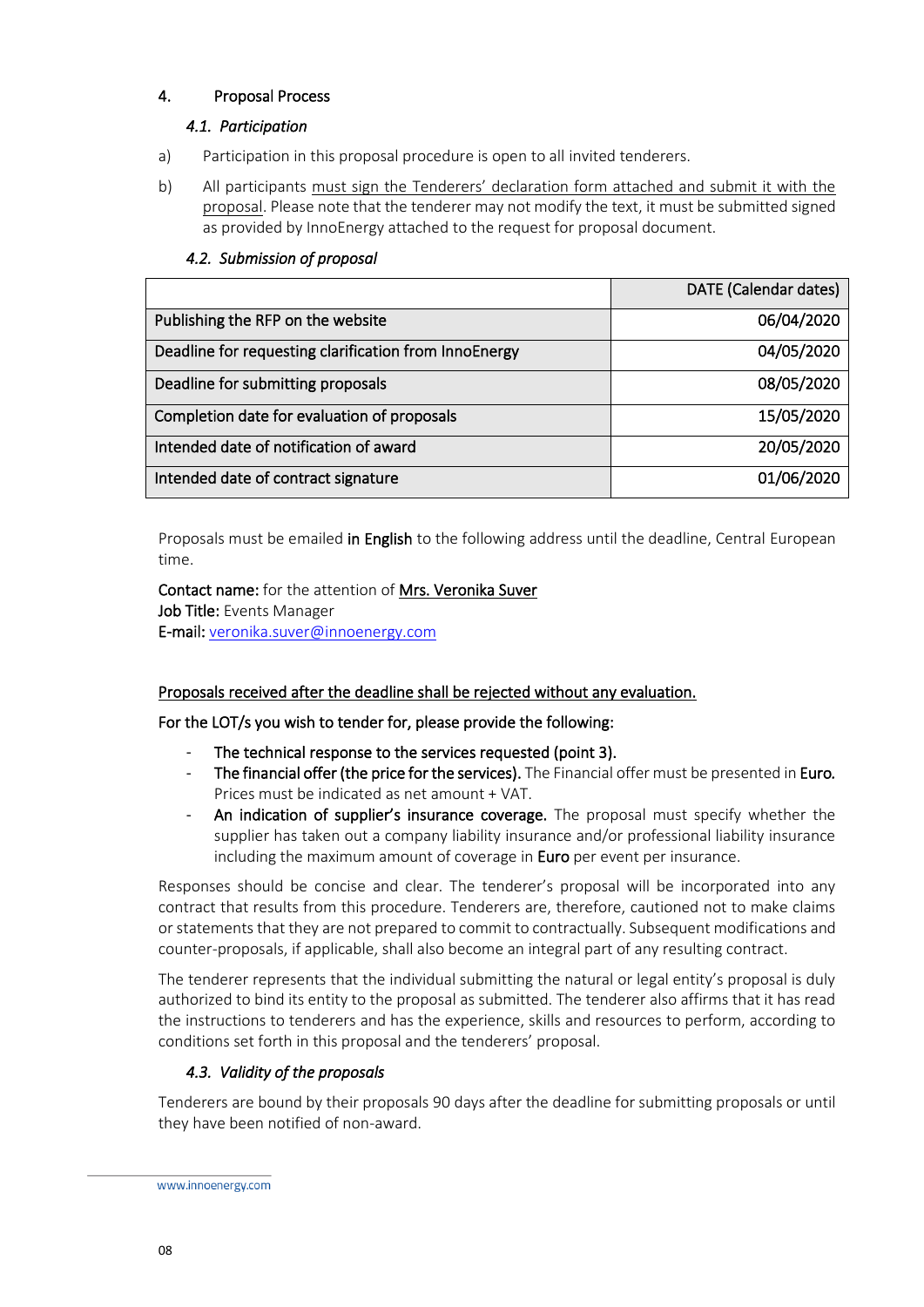The selected winner must maintain its proposal for a further 60 days to close the contract.

#### <span id="page-8-0"></span>Proposals not following the instructions of this Request for Proposal can be rejected by InnoEnergy.

#### *4.4. Requests for additional information or clarification*

The request for proposal should be clear enough to avoid tenderers having to request additional information during the procedure. In case the tenderers are in need of additional information or clarification, please address it to the address below. All information requested or answered may only be done through written communication – email only. Answers will be provided via the IE call for proposal section on the website. All questions should be sent prior to deadline for requesting clarification as specified in 4.2. In case of complex or high value procurements, InnoEnergy could arrange a clarification session which will be communicated to the tenderers.

Contact name: for the attention of Mrs. Veronika Suver

E-mail: veronika.suver@innoenergy.com

<span id="page-8-1"></span>The InnoEnergy has no obligation to provide clarification.

#### *4.5. Costs for preparing proposals*

No costs incurred by the tenderer in preparing and submitting the proposal are reimbursable. All such costs must be borne by the tenderer.

#### <span id="page-8-2"></span>*4.6. Ownership of the proposals*

InnoEnergy retains ownership of all proposals received under this tendering procedure. Proprietary information identified as such, which is submitted by tenderer in connection with this procurement, will be kept confidential.

The potential or actual supplier should accept that during the implementation of the contract and for four years after the completion of the contract, for the purposes of safeguarding the EU's financial interests, InnoEnergy may transfer the proposal and the contract of the supplier to internal audit services, to the EIT, to the European Court of Auditors, to the Financial Irregularities Panel or to the European Anti-Fraud Office.

#### <span id="page-8-3"></span>*4.7. Clarification related to the submitted proposals*

After submission of the proposals, they shall be checked if they satisfy all the formal requirements set out in the proposal dossier. Where information or documentation submitted by the tenderers are or appears to be incomplete or erroneous or where specific documents are missing, InnoEnergy may request the tenderer concerned to submit, supplement, clarify or complete the relevant information or documentation within an appropriate time limit. All information requested or answered may only be done through written communication – email only.

#### <span id="page-8-4"></span>*4.8. Negotiation about the submitted proposal*

After checking the administrative compliance of the tenderers, InnoEnergy may negotiate the contract terms with the tenderers. In this negotiation InnoEnergy will ask all tenderers to adjust the proposal or specific sections of the proposal within an appropriate time limit. In case of negotiation, InnoEnergy shall provide further information about the proceedings and timing.

#### <span id="page-8-5"></span>*4.9. Evaluation of proposals*

The quality of each proposal will be evaluated in accordance with the below mentioned award criteria. The award criteria will be examined in accordance with the requested service indicated in Section 3 of the document.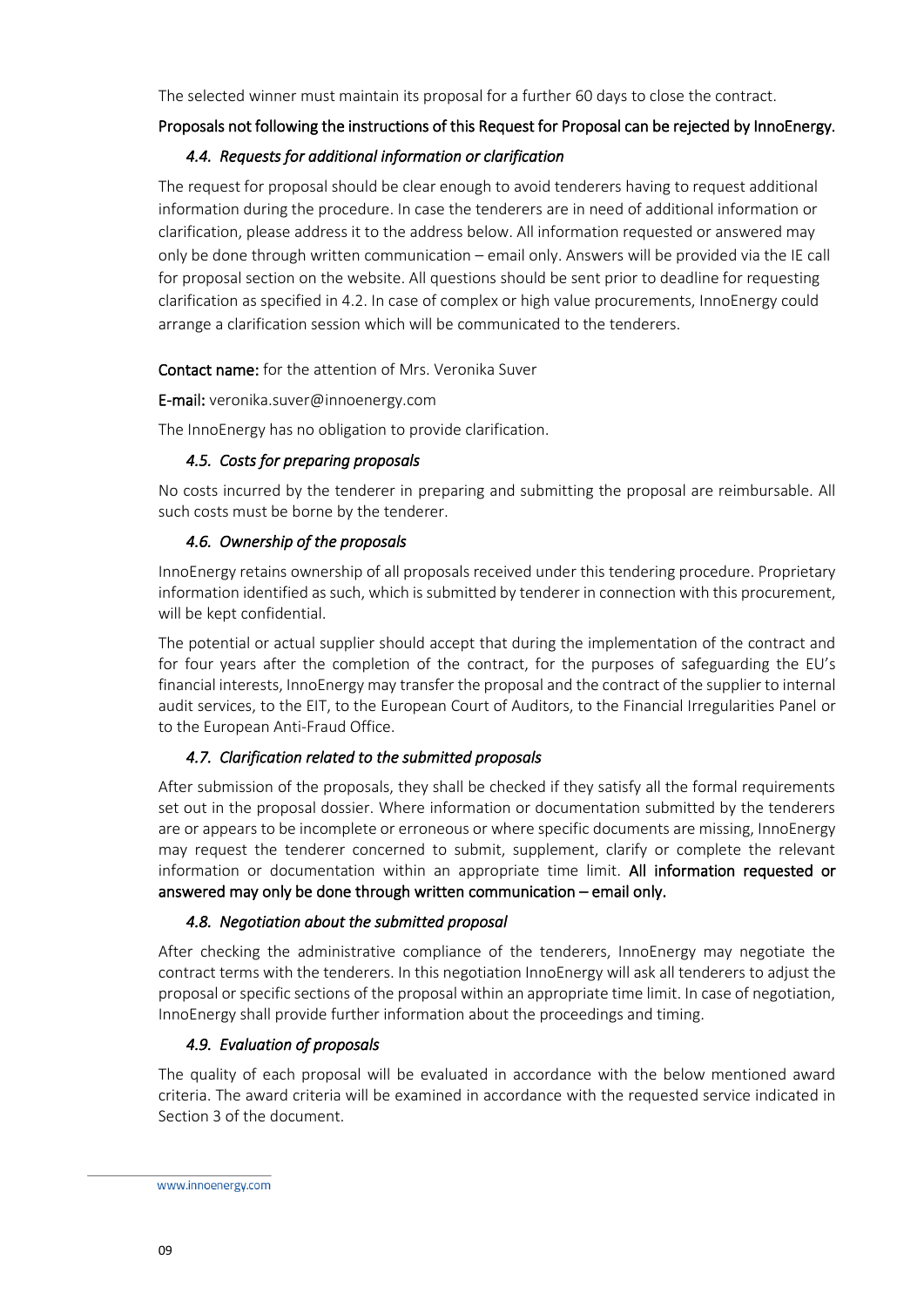The quality of each proposal will be evaluated in accordance with the below mentioned award criteria. The award criteria will be examined in accordance with the requested service indicated in Section 3 of the document. InnoEnergy will form a committee to evaluate the written proposals. The criteria for scoring are detailed below. The committee may at any time during the evaluation process seek clarification from Proposers regarding any information contained within their proposal. Final scores for each Proposer will reflect a consensus of the evaluation committee. Any attempt by a proposer to contact a member of the evaluation committee outside the RFP process, to gain knowledge or an advantage, may result in disqualification of Proposer.

# Evaluation criteria

# A) LOT N° 1:

#### *Total technical score: 60 points maximum*

- 1. Compliance with all demands as requested in LOT  $N^{\circ}$  1 of this RFP project planning with detailed timeline, expertise of staff, floor plans, planning and design of 150 booths, 1 InnoEnergy booth, lounge area, product display area, rookie display area and photo contest area. 40 Points
- 2. Originality and creativity of designs and alignment with basic sustainability requirements (e.g. reusable materials, lower CO2 emissions in transportation of materials, minimum use of plastic, etc.). 10 Points
- 3. Liability insurance cover. The cover of the contract of the cover of the cover of the cover of the cover of the cover of the cover of the cover of the cover of the cover of the cover of the cover of the cover of the cov

#### *Total financial score: 40 points maximum*

- 1. Price or total cost: lowest offer shall receive the highest score, other shall be calculated in relation to that in linear equation.
- 2. Budget shall be reasonable and appropriate.

#### *Total maximum score: 100*

#### B) LOT N° 2:

#### *Total technical score: 60 points maximum*

- 1. Compliance with all demands as requested in LOT N° 2 of this RFP: project planning with detailed timeline, expertise of staff, floor plan of the auditorium, planning and design of the main stage. 40 Points and the stage of the stage of the stage of the stage of the stage of the stage of the stage of the stage of the stage of the stage of the stage of the stage of the stage of the stage of the stage of t
- 2. Originality and creativity of the design and alignment with basic sustainability requirements (e.g. reusable materials, lower CO2 emissions in transportation of materials, minimum use of plastic, etc.). 10 Points
- 3. Liability insurance cover. The community is a state of the contract of the contract of the contract of the contract of the contract of the contract of the contract of the contract of the contract of the contract of the

# *Total financial score: 40 points maximum*

- 1. Price or total cost: lowest offer shall receive the highest score, other shall be calculated in relation to that in linear equation.
- 2. Budget shall be reasonable and appropriate.

#### *Total maximum score: 100*